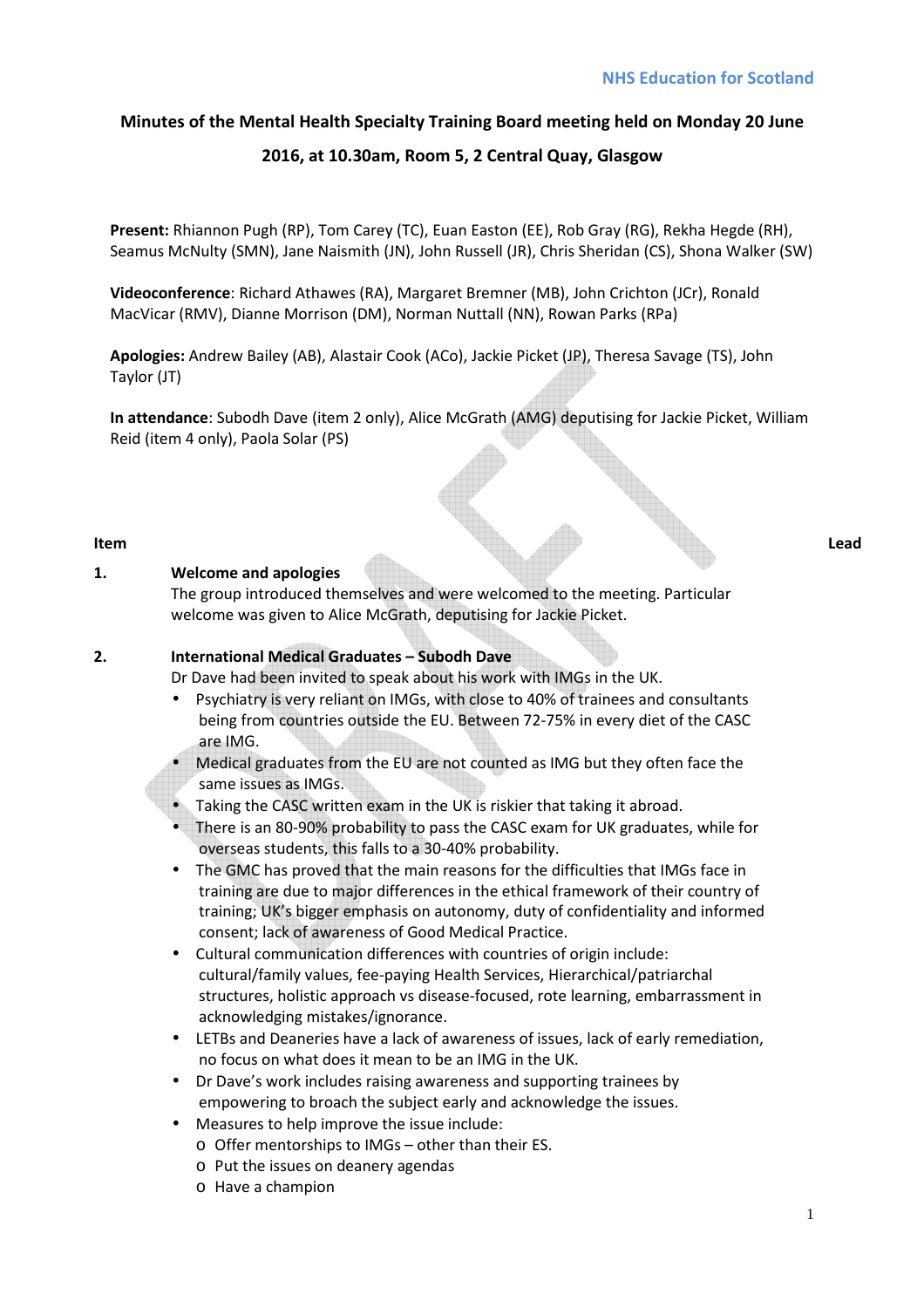- o Sign post IMGs to specific IMG resources
- o Encourage membership of mixed group study (as opposed to IMG only group)
- Joint RCPsy/RCGP IMG Conference on 01 December 2016

#### **3. Mental Health STB Minutes 07.03.16**

The minutes of the previous meeting were approved as a correct record.

#### **4. New ARCP process – Bill Reid**

Prof Bill Reid attended the STB to present the implementation of the new ARCP process, which will ensure a fair and consistent process, compliant with the Gold Guide. Prof Reid seeks constructive feedback from STB and will update as the agreed process evolves.

- ARCPs will be a desktop exercise, with a 5-6 members panel, including lay rep, and externality in 10% of them. TPM Admin support will be provided.
- Face-to-face meeting with trainees will only be held in cases where the outcome is other than 1. Meetings with Outcome 1 trainees can still occur but it must be explicit that these are separate from ARCP process.
- ARCP dates will be set at the beginning of the year and trainees will be informed.
- Standard emails to be sent to trainees and trainers mid-year and 8 weeks before ARCP date.
- Evidence will have to be submitted 2 weeks before the ARCP date. Tabled evidence will not be accepted. After an Outcome 5, the trainee can send evidence within 10 working days and get a new outcome.
- If trainee gets unsatisfactory outcome, the ES will have to submit a report to the panel.
- There will be a pilot of the process in December, with a wash up meeting in January.

It was acknowledged that getting externality from outside Scotland may prove difficult so a pragmatic approach must be taken, using video links where possible. The ARCP dates will be set well in advance, giving plenty of time to secure externals.

Any feedback/comments about the process are to be sent to RP who will pass them to Prof Reid. **ALL** 

# **5. Matters Arising**

#### 5.1. National Programmes

SMN reported the appointment of the new OAP TPD, Stuart Ritchie, based in the West of Scotland. Work to establish the STC had commenced.

The STB agreed that national TPDs should be invited to be members of this Board. **RP/PS** 

It was noted that all TPDs in Scotland are being sent letters for renewal of their contracts. There had been some confusion with the OAP and CAP ones and the TPDs were asked to disregard them as these are now national programmes.

National programmes have one national TPD and Local Programme Leads in each region, and it was agreed that the latter can be ES but not necessarily.

5.2. Shape of Training update There was no update. It was noted that the Liaison Credentialing pilot is about to begin.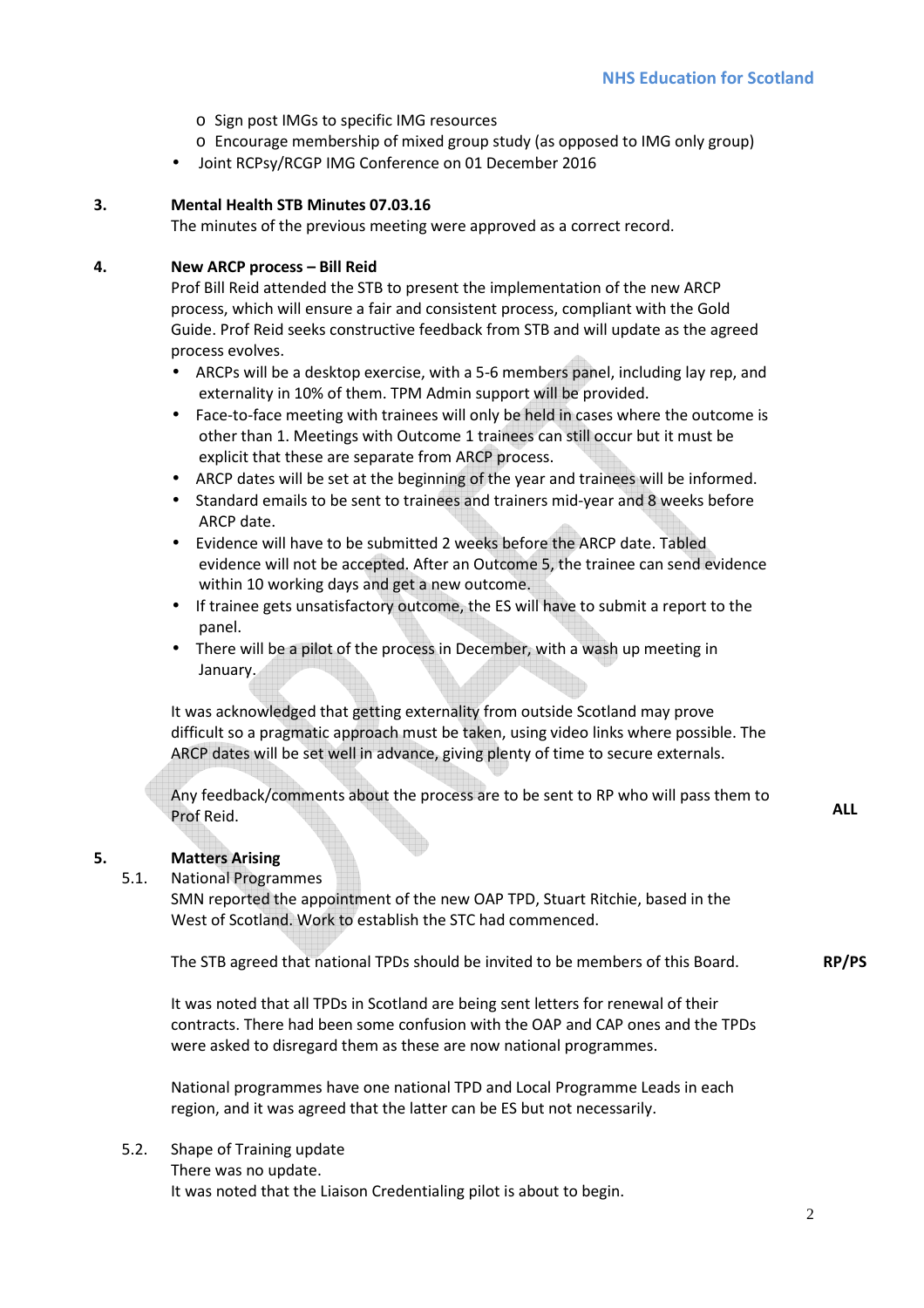- 5.3. AMP Training Update The Steering Group met last week. Work is ongoing, including the coordination of a Train the Trainers programme which will be taken to the Medical Managers Group. This item will be kept on the agenda. **Agenda**
- 5.4. Specialty Training Committees Training Programme Management are still working on guidelines for the standardisation of STCs. This item will be kept on the agenda.
- 5.5. Higher trainees doing private work The letter from Prof Stewart Irvine had been widely distributed to all ES and trainees. This item can now be closed.

### **6. Recruitment**

- 6.1. 2017 Training Numbers Intake The letter from Shirley Rodgers had been distributed. The Board does not predict any increase in numbers in Psychiatry.
- 6.2. CT Recruitment Recruitment for Core Psychiatry Training had gone reasonably well across Scotland. CT1 posts had filled to 80%, an increase from last year's 73%, and the same as the overall fill in the UK, 80%.
- 6.3. ST Recruitment

The overall UK fill rate of ST Psychiatry is 58%. And by specialty in Scotland: CAMHS: 50% Forensic: 71% GAP: 61% OAP: 36% LD: 50% Psychotherapy: --

6.4. International Medical Training Fellowship There was no update. Keep this item on the agenda.

**Agenda** 

**TPDs** 

**Agenda** 

6.5. Scotland as one Unit of Application This issue had been taken up to MDET. Fiona Muchet has been preparing a paper looking at what the variation is. Feedback will be received from MDET in due course.

RPa noted that other specialties specify their rotations in the advert so that applicants can see what their placements could be. The specialties also choose at what point to offer preferencing to their candidates. It can be done at the point of application, at shortlist, at interview, or at offers.

The Board agreed that, while waiting for MDET's paper, they will gather the information about rotations to have them ready for next year's advert.

#### **7. Workforce**

There was no update.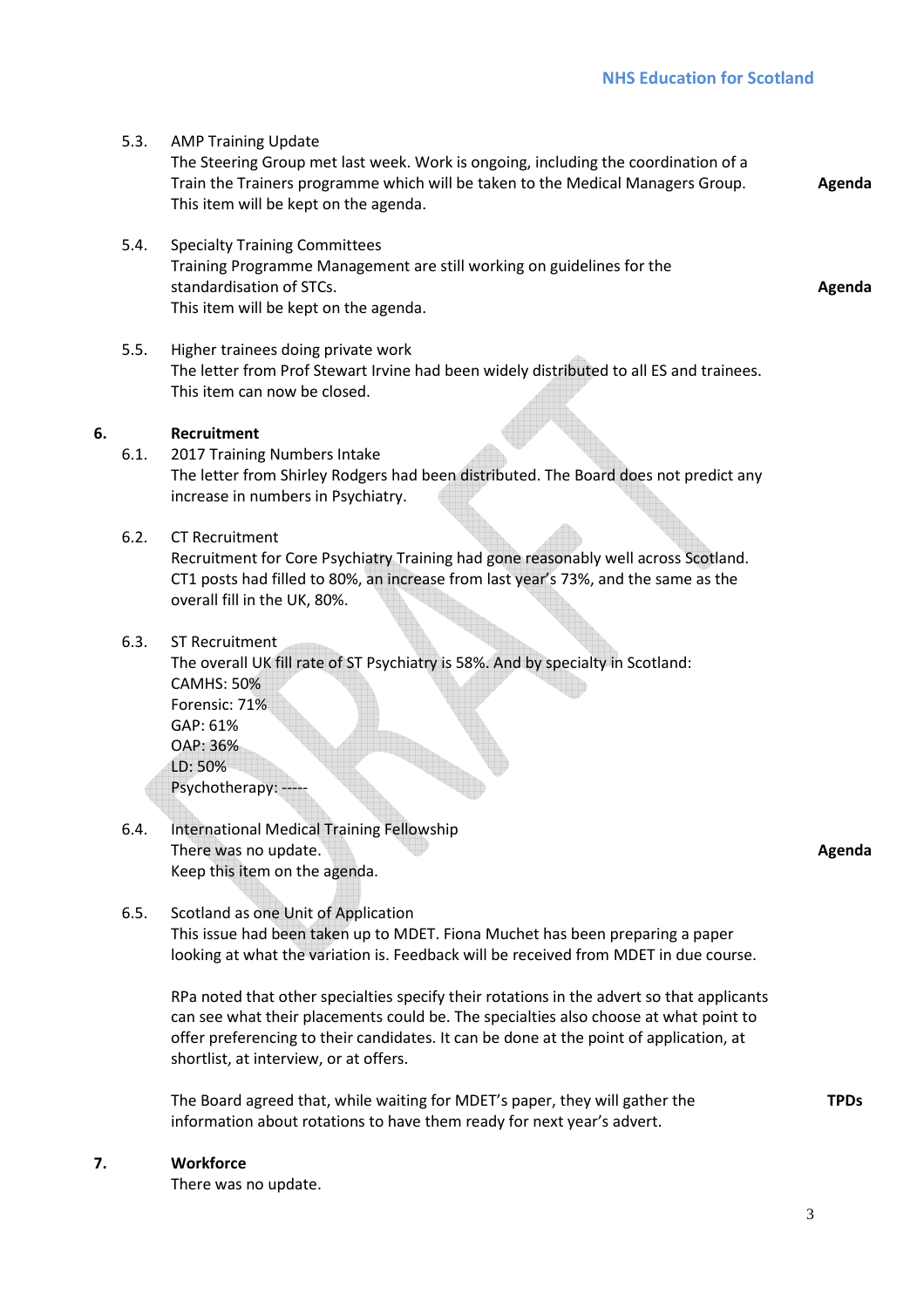# **8. Dual Training**

8.1. Forensic and Psychotherapy

This dual training specialty filled at recruitment. The two specialties are blended 50-50 throughout the 5 years, so they will have joint representation at ARCPs.

It was also suggested that there are local 3-monthly reviews, this was agreed to be a good idea by both the forensic and psychotherapy national TPDs. JN and JC will coordinate.

## 8.2. Other Dual posts

LD and CAMHS is off the agenda at the moment.

It was acknowledged that Forensic ST posts in the North region are challenging to fill so there are discussions to create more dual posts, to make them more attractive to trainees. RPa was very supportive of this and indicated that they would have to let Shirley Rogers and Workforce Planning know about these initiatives. RP will give details to RPa before the 30 June so that he can include the information in the NES response to Shirley's letter.

### **9. QM/QI**

There had been a triggered visit to Murray Royal, but the unit was now making good progress however there remained areas of concern necessitating a further visit in six months.

Other routine visits had also taken place, and some areas of good practice had been identified.

# **10. Simulation and Psychiatry**

NN had attended the meeting organised by HEE in Yorkshire. All levels of Psychiatry had been discussed. The West and South East Scotland regions were currently working with Simulation so they had agreed to pool resources and pilot simulations looking at patient safety in inpatients – maybe multi professional. NN will report back.

# **11. ST OA Psychotherapy competencies**

There is an issue with the filling of L2 reports, concerning what is expected in the way of Psychotherapy competencies in the curriculum and what is actually requested in the reports. There are very detailed expectations especially in the OAP curriculum and this may be a capacity issue for Psychotherapy.

It was thought this would not be a problem in 2017 as all curricula are being rewritten to match ILOs Good Medical Practice and Psychotherapy competencies are unlikely to be as prescriptive.

Keep on the agenda.

# **12. Clinical Supervisors not on the Specialist Register**

Not all Clinical Supervisors are on the Specialist Register in Scotland. As part of their curriculum, the College specifies that CS need to be a Consultant. This has been discussed at MDET and it was very clearly stated that it is not in the College's remit to specify who can be a Supervisor.

RPa is going to send a formal letter to the College about this issue.

**JN / JC** 

**RP** 

**NN**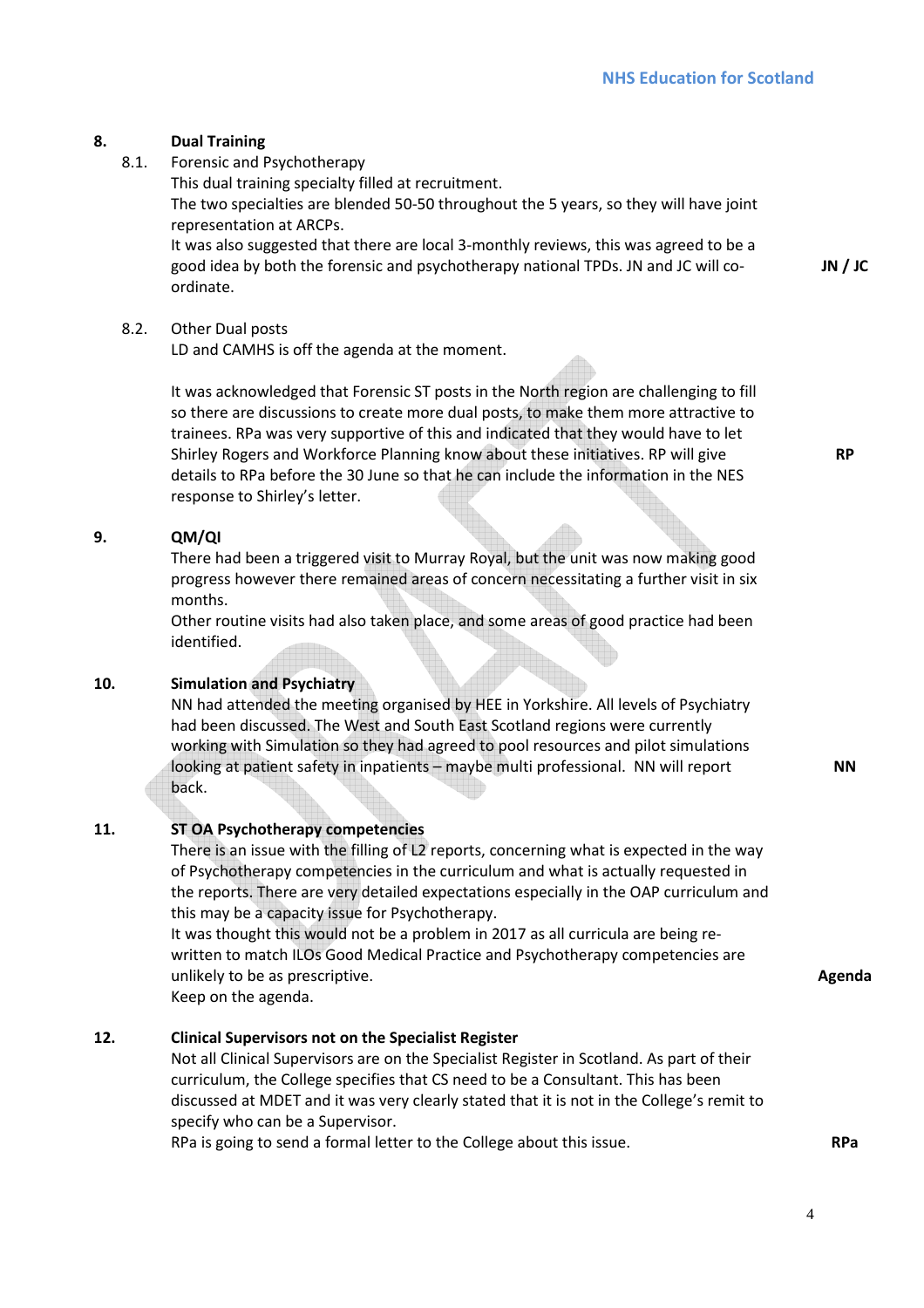# **13. Heads of School**

- HEE have agreed to fund bursaries for Psychiatry trainees going to 'hard to fill' places in a similar initiative to GP. Nothing as yet from NES
- Scoping Emergency Psychiatry competencies and considering adding a new ILO in emergency psychiatry – ongoing.
- New curriculum appeal for Liaison GAP/LD
- Development of SLEs to replace WBAs early stages. Setting up a new committee with representation from HoS.

### **14. Updates**

- 14.1. LDD / MDET highlights
	- LAT policy agreed on July 2015 is being implemented. Issues arise as recruitment to LATs need to be like for like in relation to their stage of training.
	- Recognition of Trainers is a major piece of work. NES have to provide the GMC with the list of recognised trainers by the end of July. Currently 70% completed.
	- Performance Support Unit will be a central resource to support trainees. It is expected to be live by the end of December. Greg Jones has been appointed Associate Dean for PSU.
	- Work ongoing for GMC visit in 2017.

# 14.2. Region and Specialty

#### No regional issues.

- Old Age no issues
- Psychotherapy no issues
- Learning Disabilities no issues
- Core Psychiatry no issues
- Child & Adolescent no issues
- Forensic As a consequence of the transformation of CT posts into ST posts around 2008 the State Hospital has been using ST4 trainees on a more junior rota. The STB agreed that all trainees should be treated the same everywhere and all STs should get the same experience.
- General Adult no issues
- 14.3. College Nothing to report.

14.4. Service Nothing to report.

- 14.5. Academic Nothing to report.
- 14.6. BMA

CS noted that there will be a referendum in England regarding Junior Doctors' contract, but there is no change in Scotland.

- 14.7. PsySTAR Two PsySTAR trainees are coming back into regular training.
- 14.8. Regional Planning No representative.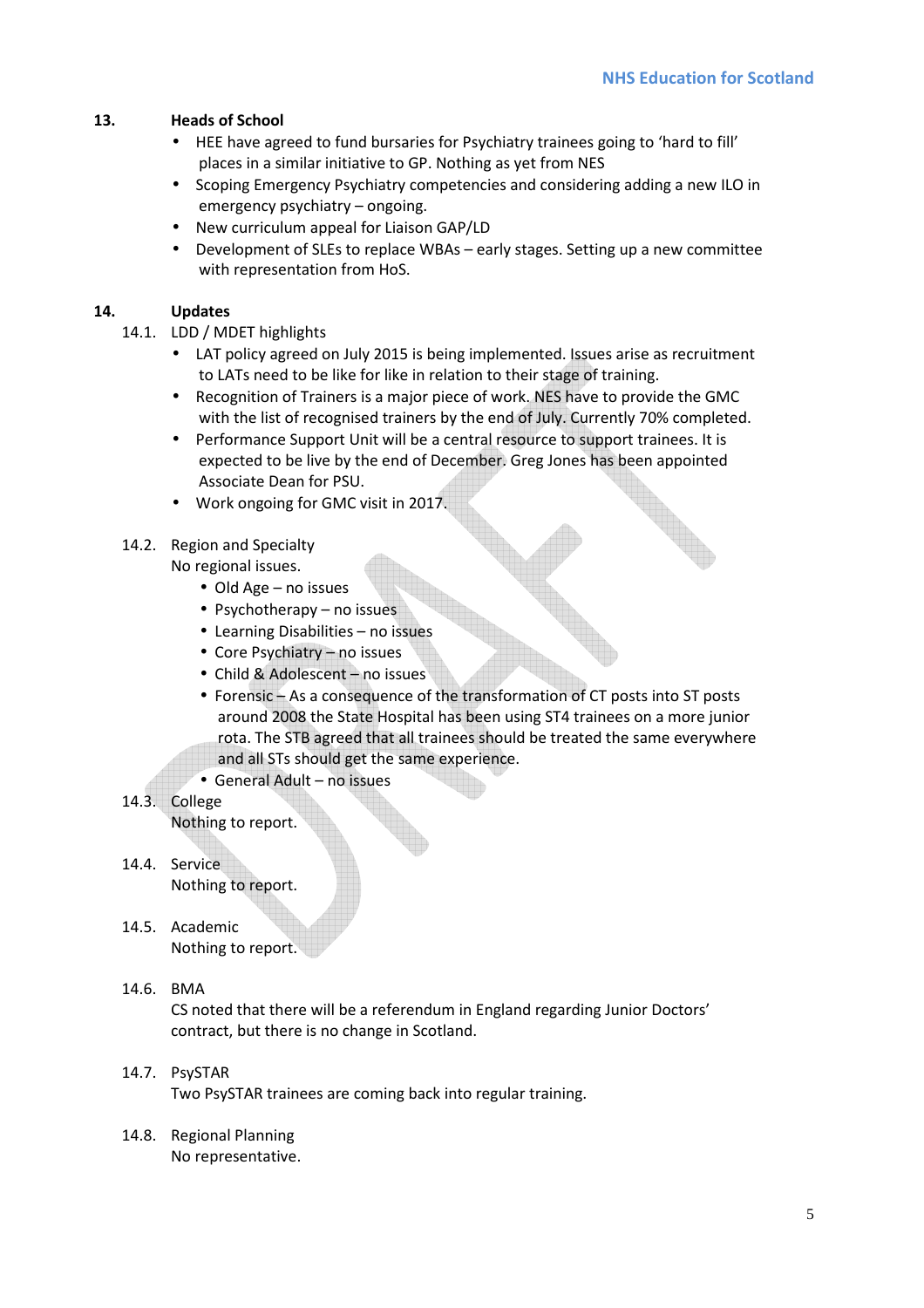- 14.9. Trainee Nothing to report.
- 14.10. Specialty Doctor No representative.
- 14.11. STARG Nothing to report.

### **15. Papers for information**

No papers received for information.

### **16. AOB**

- 16.1. From ETSC
	- Neuropsychiatry increased in core curriculum
	- CASC review
	- Recruitment CAMHS run-through pilot commences
	- Paper from Sue Miller re attrition rates CPT3 and ST4 to be sent to JR.
	- Many issues regarding Physician's Assistants.

### 16.2. Psychotherapy dual GMC approval

There was an issue regarding Form B and placements as regions do have some differences. In the main most regions have been following GMC guidance which is to fill in a Form B for all placements over 2 sessions however recent guidance from NES has been to fill in Form Bs for all placements no matter how much time is spent in them. This may cause lots of issues as Mental Health trainees move to different locations as part of their training. GMC guidance is that they will no longer issue retrospective approval. It is agreed that a consistent but sensible approach across regions needs to be sought. RP will circulate the email from Anne Dickson about Form B and placements, asking the group for quick replies to RP and copying RMV. **RP/ALL** 

# **17. Date of next meetings**

Monday 10 October 2016, 10.30am, Room 6, 2 Central Quay, Glasgow Monday 12 December 2016, 10.30am, Room 3, Westport, Edinburgh

#### **Action points**

| Item No. | <b>Item Name</b>                   | <b>Action</b>                       | Lead   |
|----------|------------------------------------|-------------------------------------|--------|
| 4        | <b>New ARCP Process</b>            | To feedback constructive comments   | ALL    |
|          |                                    | to Bill Reid                        |        |
| 5.1      | <b>Matters arising: National</b>   | To invite new national TPDs to this | RP/PS  |
|          | programmes                         | <b>Board</b>                        |        |
| 5.3      | Matters arising: AMP               | To keep item on the agenda          | Agenda |
|          | <b>Training</b>                    |                                     |        |
| 5.4      | <b>Matters arising: Specialist</b> | To keep item on the agenda          | Agenda |
|          | <b>Training Committee</b>          |                                     |        |
| 6.4      | <b>Recruitment: IMTF</b>           | To keep item on the agenda          | Agenda |